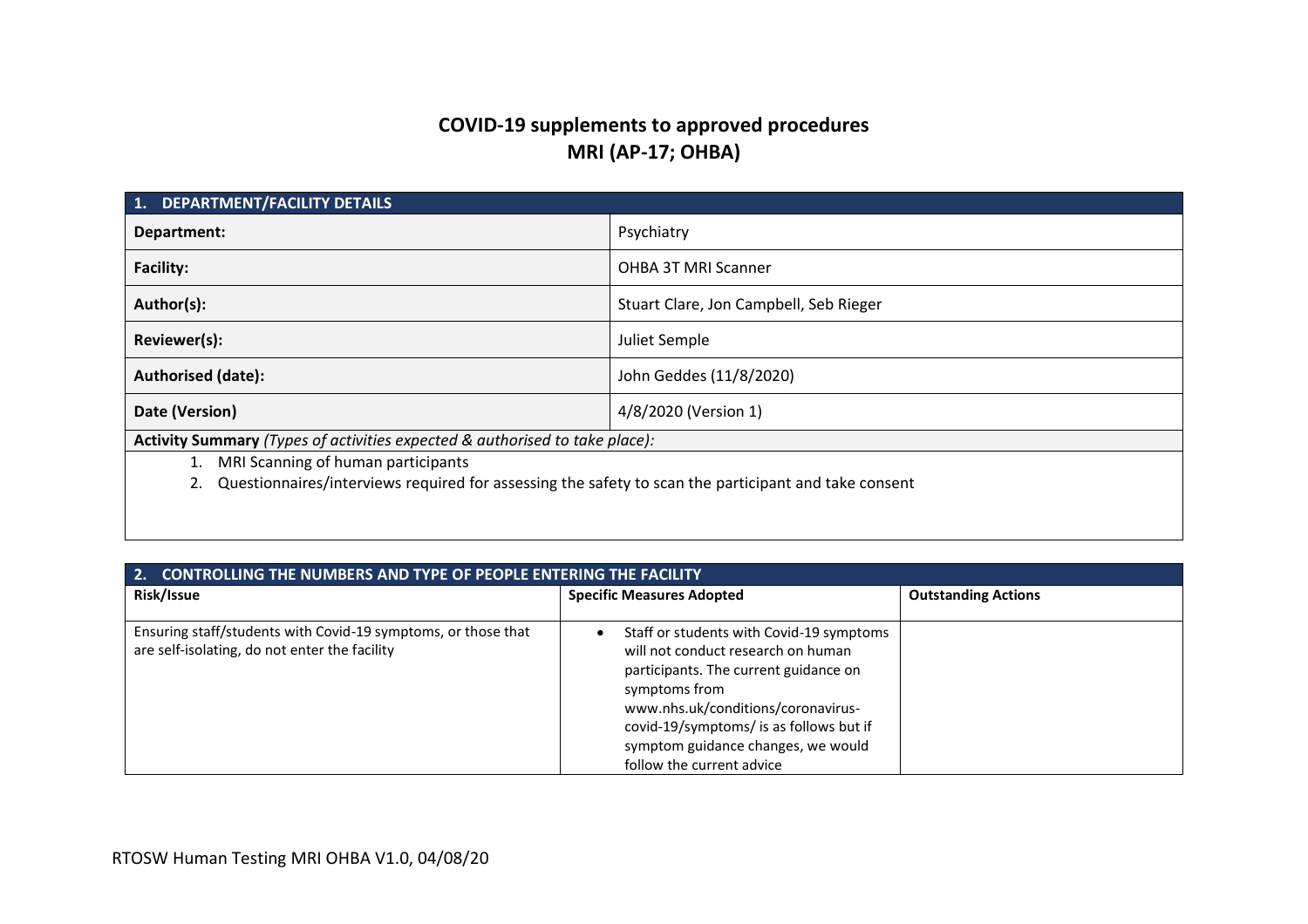|                                                              | high temperature - this means<br>$\circ$                 |  |  |
|--------------------------------------------------------------|----------------------------------------------------------|--|--|
|                                                              | you feel hot to touch on your                            |  |  |
|                                                              | chest or back (you do not need                           |  |  |
|                                                              | to measure your temperature)                             |  |  |
|                                                              | new, continuous cough - this<br>$\circ$                  |  |  |
|                                                              | means coughing a lot for more                            |  |  |
|                                                              | than an hour, or 3 or more                               |  |  |
|                                                              | coughing episodes in 24 hours (if                        |  |  |
|                                                              | you usually have a cough, it may                         |  |  |
|                                                              | be worse than usual)                                     |  |  |
|                                                              | new onset loss or change to<br>$\circ$                   |  |  |
|                                                              | your sense of smell or taste -                           |  |  |
|                                                              | this means you've noticed you                            |  |  |
|                                                              | cannot smell or taste anything,                          |  |  |
|                                                              | or things smell or taste different                       |  |  |
|                                                              | to normal                                                |  |  |
|                                                              | Staff/students that are self-isolating will<br>$\bullet$ |  |  |
|                                                              | not conduct research on human                            |  |  |
|                                                              | participants.                                            |  |  |
|                                                              |                                                          |  |  |
|                                                              | PIs will be responsible for ensuring that the            |  |  |
|                                                              | importance of these measures are understood by           |  |  |
|                                                              | their research group and the responsibility on           |  |  |
|                                                              | individuals to comply.                                   |  |  |
| Ensuring research participants with Covid-19 symptoms do not | Researchers will communicate with their<br>$\bullet$     |  |  |
| enter the facility                                           | research participant (email/phone/letter                 |  |  |
|                                                              | as appropriate) that they should not                     |  |  |
|                                                              | travel to the facility if they experience any            |  |  |
|                                                              | of the symptoms of Covid-19.                             |  |  |
|                                                              | Calpendo booking system will remind<br>$\bullet$         |  |  |
|                                                              | researchers, on the day of scanning, to                  |  |  |
|                                                              | check with their participant that they are               |  |  |
|                                                              | asymptomatic.                                            |  |  |
|                                                              | The researcher will meet the participant<br>$\bullet$    |  |  |
|                                                              |                                                          |  |  |
|                                                              | outside the OHBA building where they will                |  |  |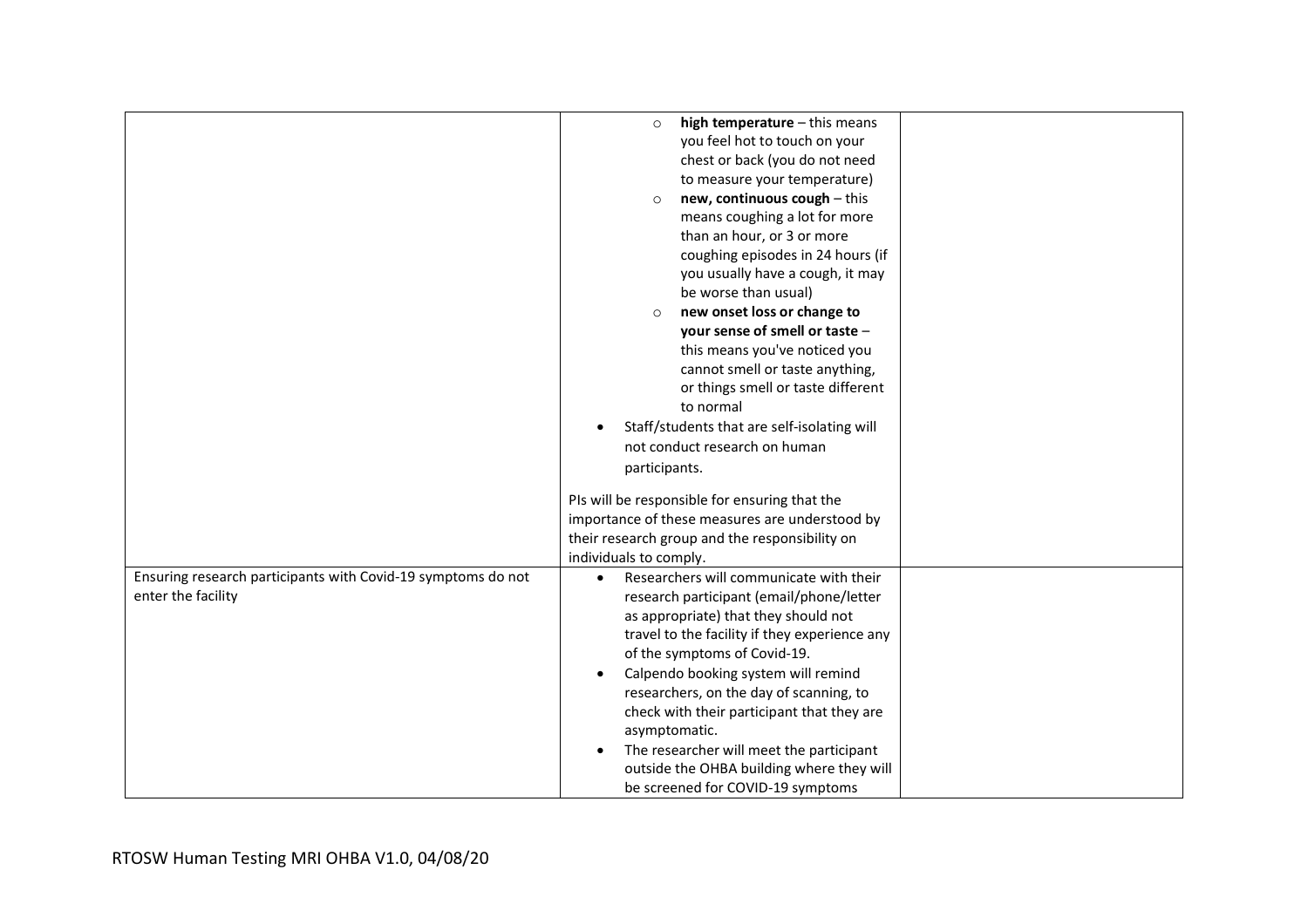| Assessing risk to vulnerable participants (those at a higher risk<br>from Covid-19). People to consider in this category include (but<br>not limited to):<br>Those classified by the government as extremely<br>$\bullet$<br>clinically vulnerable (shielding)<br>Those classified by the government as clinically<br>vulnerable<br>Those aged over 70<br>And others on the following lists:<br>https://www.nhs.uk/conditions/coronavirus-covid-<br>$\bullet$<br>19/people-at-higher-risk/whos-at-higher-risk-from-<br>coronavirus/<br>https://www.gov.uk/government/publications/guidance-<br>on-shielding-and-protecting-extremely-vulnerable-<br>persons-from-covid-19/guidance-on-shielding-and-<br>protecting-extremely-vulnerable-persons-from-covid-19 | (including temperature measurement<br>using the non-contact infrared forehead<br>thermometer if there is any doubt)<br>Only if the participant has a normal<br>temperature and no reported symptoms<br>will they be admitted to the building.<br>Principal investigators will identify<br>whether their participants have a higher<br>risk from Covid-10.<br>Those in vulnerable categories will only be<br>included in the study if it is agreed by the<br>researchers' Head of Department that the<br>benefits of the research merit their<br>inclusion. |
|---------------------------------------------------------------------------------------------------------------------------------------------------------------------------------------------------------------------------------------------------------------------------------------------------------------------------------------------------------------------------------------------------------------------------------------------------------------------------------------------------------------------------------------------------------------------------------------------------------------------------------------------------------------------------------------------------------------------------------------------------------------|------------------------------------------------------------------------------------------------------------------------------------------------------------------------------------------------------------------------------------------------------------------------------------------------------------------------------------------------------------------------------------------------------------------------------------------------------------------------------------------------------------------------------------------------------------|
| Minimising the risk of overlap between different users of the<br>facility                                                                                                                                                                                                                                                                                                                                                                                                                                                                                                                                                                                                                                                                                     | The Calpendo booking system will be used<br>for all scanning work. Researchers will<br>keep to their booking and vacate the<br>scanner in good time before the end of<br>their session.<br>Additional time will be allocated (without<br>extra charge) for each booking to<br>minimise overlap.                                                                                                                                                                                                                                                            |
| Minimising the number of staff present                                                                                                                                                                                                                                                                                                                                                                                                                                                                                                                                                                                                                                                                                                                        | Each study, and procedures used in that<br>study, will be reviewed to establish the<br>minimum number of staff needed to<br>safely carry out the scan.                                                                                                                                                                                                                                                                                                                                                                                                     |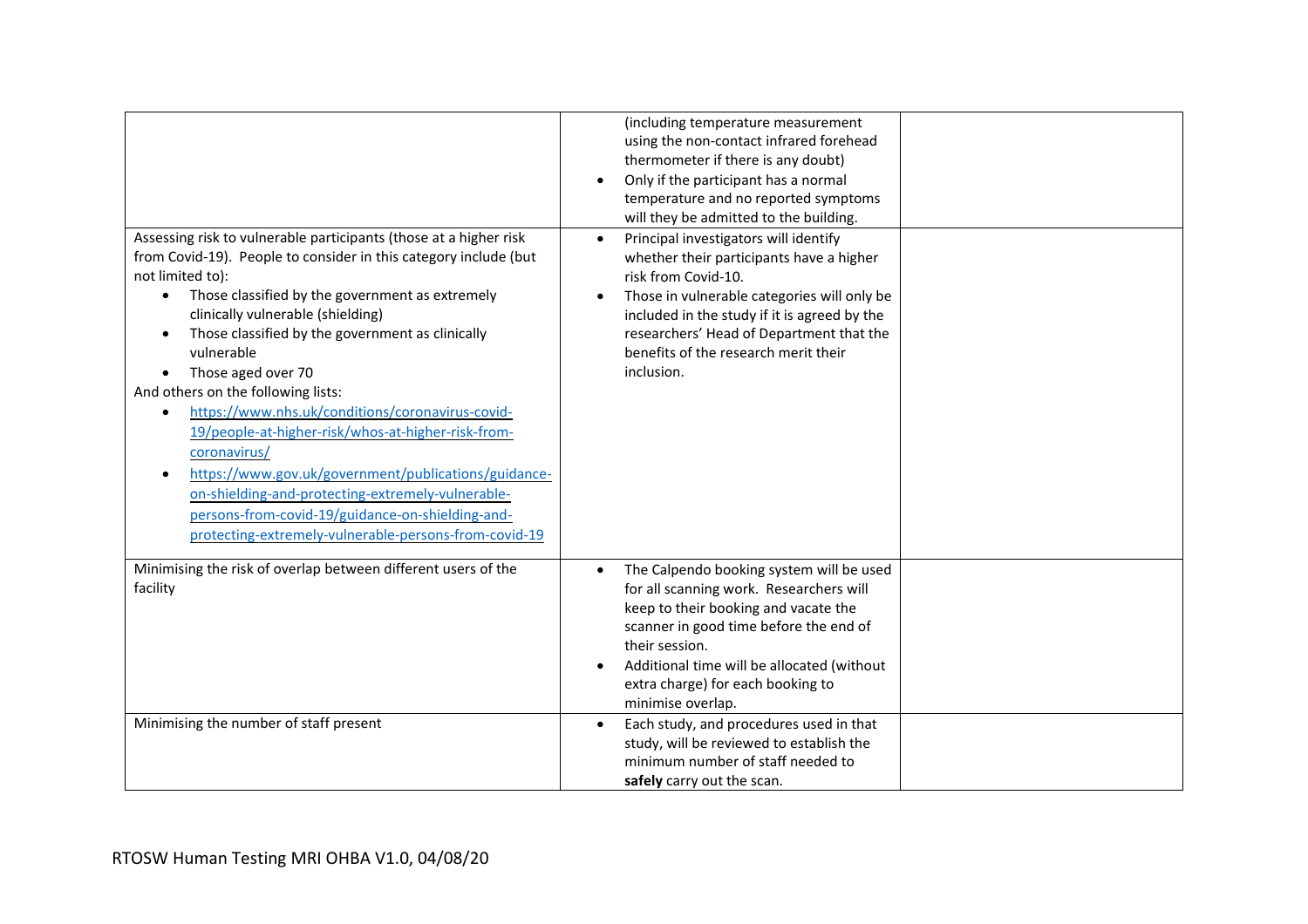|                                                                           | Trainee students or observers will only be<br>present if it is absolutely essential for the<br>ongoing viability of the study, as agreed<br>by the PI.                                                                                                                                                                                                                                                                                                                   |  |
|---------------------------------------------------------------------------|--------------------------------------------------------------------------------------------------------------------------------------------------------------------------------------------------------------------------------------------------------------------------------------------------------------------------------------------------------------------------------------------------------------------------------------------------------------------------|--|
| Minimising the number of staff present                                    | All procedures will be reviewed to<br>establish the minimum number of staff<br>needed to safely carry out the scan.<br>Trainee students or observers will only be<br>present if it is absolutely essential for the<br>ongoing viability of the study, as agreed<br>by the PI.                                                                                                                                                                                            |  |
| Minimise the number of visits to the facility by research<br>participants | Research participants will be MRI safety<br>screened by the researcher, by phone,<br>before the day of the scan to avoid them<br>travelling to the facility if there is<br>uncertainty as to the safety to scan.<br>Radiographers/scan ops will still screen<br>the participants themselves on the day of<br>the scan.                                                                                                                                                   |  |
| Minimise the number of additional people visiting the facility            | In general, participants will not be<br>permitted to have another person<br>accompany them within the building.<br>Participant companions will be warned in<br>advance that they will not be allowed to<br>enter the building and given suggestions<br>for where they should wait e.g. their car if<br>driving.<br>Exceptions will be made when the<br>participant is under 18, or the participant<br>has needs that cannot be performed<br>safely by the research team. |  |

#### **3. REDUCING THE SPREAD OF COVID-19**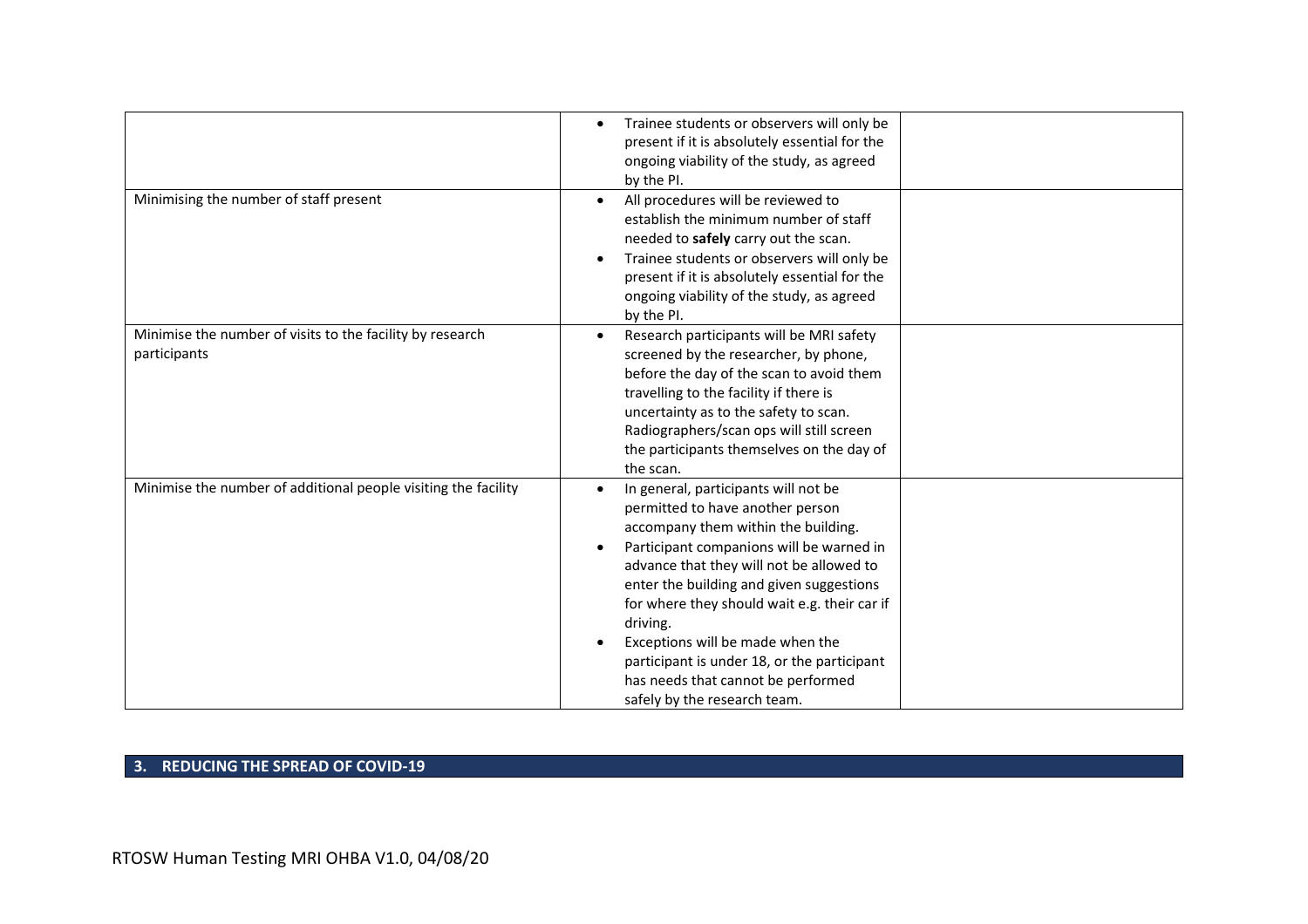| Risk/Issue                                                                           | <b>Specific Measures Adopted</b>                                                                                                                                                                                                                                                                                                                                                                                                                                                                                                                                                              | <b>Outstanding Actions</b>                         |
|--------------------------------------------------------------------------------------|-----------------------------------------------------------------------------------------------------------------------------------------------------------------------------------------------------------------------------------------------------------------------------------------------------------------------------------------------------------------------------------------------------------------------------------------------------------------------------------------------------------------------------------------------------------------------------------------------|----------------------------------------------------|
| Spread by airborne particles (cough, sneeze)                                         | Maximum room occupancies for all rooms<br>$\bullet$<br>in the building have been established and<br>notices are posted on the doors. These will<br>not be exceeded.<br>2m distancing between all individuals<br>$\bullet$<br>(researchers and participants) will be<br>maintained whenever possible.<br>Whenever this is not possible, a type 2,<br>fluid resistant surgical mask will be worn by<br>everyone in the room.<br>On arrival, the research participant will be<br>given a fluid resistant surgical mask to wear<br>while they are in the building (other than<br>during scanning) | Order additional Type IIR face masks for study use |
| Spread by airborne particles, recirculated by room<br>ventilation (air conditioning) | Some air-conditioning units in OHBA<br>recirculate the air within a room. If more<br>than one person is present in a room with<br>air conditioning turned on then, even if 2m<br>distancing can be achieved, a type 2,<br>droplet resistant surgical mask will be worn.                                                                                                                                                                                                                                                                                                                       |                                                    |
| Incorrect use of face masks or PPE                                                   | All staff/students who need to wear face<br>$\bullet$<br>masks will be trained in the correct use,<br>donning and doffing of face masks, which<br>will be recorded (Appendix 1).<br>Surgical face masks will be disposed of in<br>the clinical waste bins in the facility.                                                                                                                                                                                                                                                                                                                    |                                                    |
| Spread by contact with contaminated surfaces                                         | On entering the building and the 3T facility,<br>$\bullet$<br>all researchers and participants will sanitize<br>their hands using the wall mounted units.<br>Researchers will wash their hands or<br>sanitize at regular intervals. Signs will<br>remind them of this.                                                                                                                                                                                                                                                                                                                        |                                                    |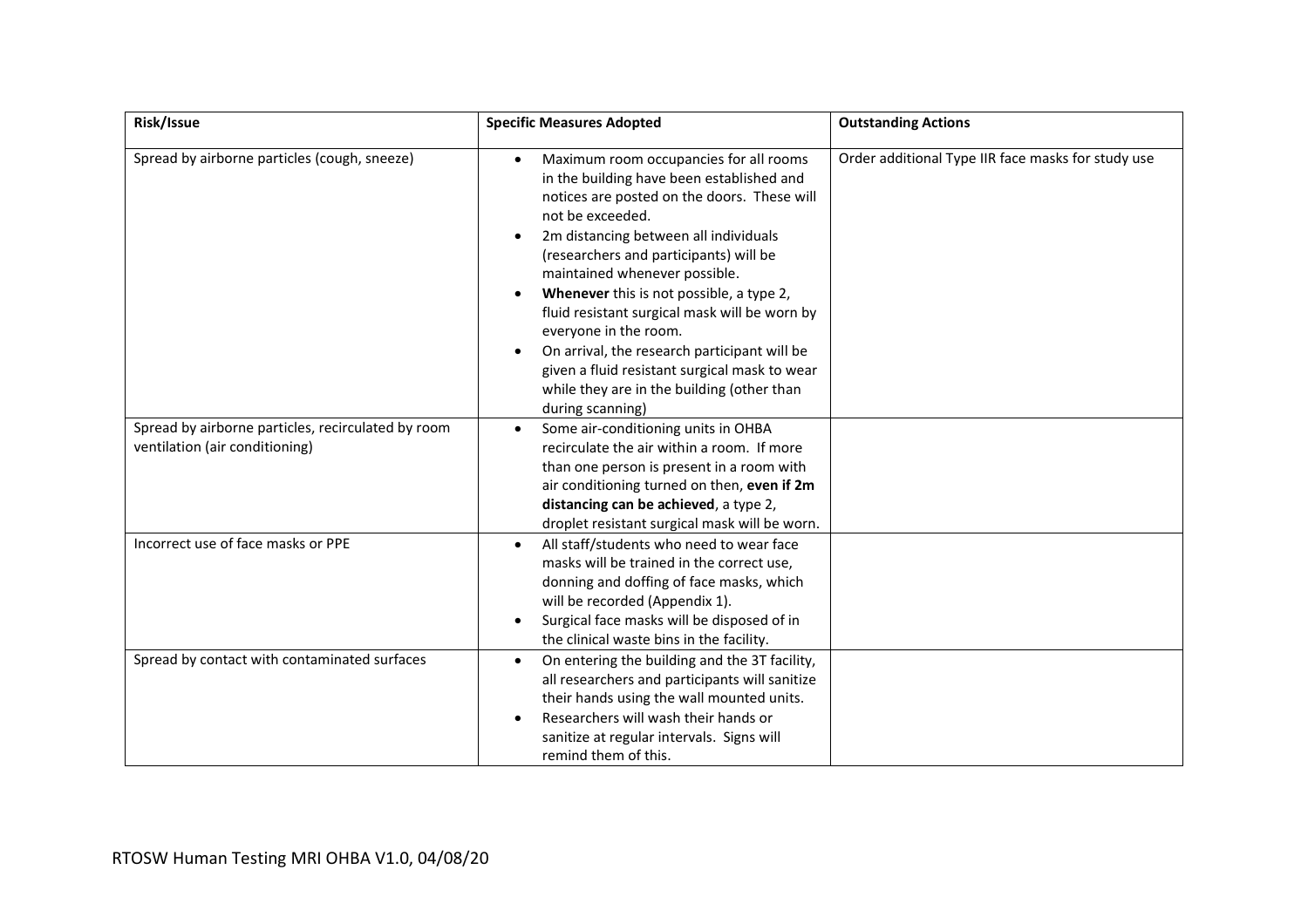| Spread by contact with contaminated objects               | Wherever possible pens will not be shared.<br>If pens are shared, then they will be wiped<br>with universal wipes before and after use.<br>Only one screening form will be given to the<br>$\bullet$<br>participant (not the whole clipboard of<br>forms)<br>Blankets will not be reused without washing                                                                                                                                                                                                                                                                                                                                                                                             |                                    |
|-----------------------------------------------------------|------------------------------------------------------------------------------------------------------------------------------------------------------------------------------------------------------------------------------------------------------------------------------------------------------------------------------------------------------------------------------------------------------------------------------------------------------------------------------------------------------------------------------------------------------------------------------------------------------------------------------------------------------------------------------------------------------|------------------------------------|
| Movement around the building increasing risk of<br>spread | Rooms used by researchers or participants<br>$\bullet$<br>will be limited, so that it is easy to identify<br>which surfaces need cleaning.<br>Upon arrival, the participant will be taken<br>directly to the designated testing room.<br>Participants will be advised to wait in their<br>car, or outside the building if they are early<br>for their scan.<br>Additional time will be allowed for each<br>booking to ensure that there is no need for<br>any participant to wait in the building for<br>their scan (accommodating for delays)<br>The participant will use a designated<br>changing area/room, and this area will not<br>be used by anyone else without being<br>cleaned (see below) |                                    |
| Close contact with the participant                        | The radiographer (or scanner operator) will<br>wear level 1 PPE for any close contact with<br>the research participant. This includes:<br>Fluid resistant surgical mask<br>$\circ$<br>Eye protection or visor (if risk<br>$\circ$<br>assessed as necessary)<br>Disposable plastic apron<br>$\circ$<br>Disposable gloves<br>$\circ$                                                                                                                                                                                                                                                                                                                                                                   |                                    |
| Infection control during a cardiac arrest                 | A modified procedure (following resus<br>council guidelines) will be used which<br>minimises close contact.<br>PPE is available with the first aid kits.                                                                                                                                                                                                                                                                                                                                                                                                                                                                                                                                             | Supply PPE with the first aid kits |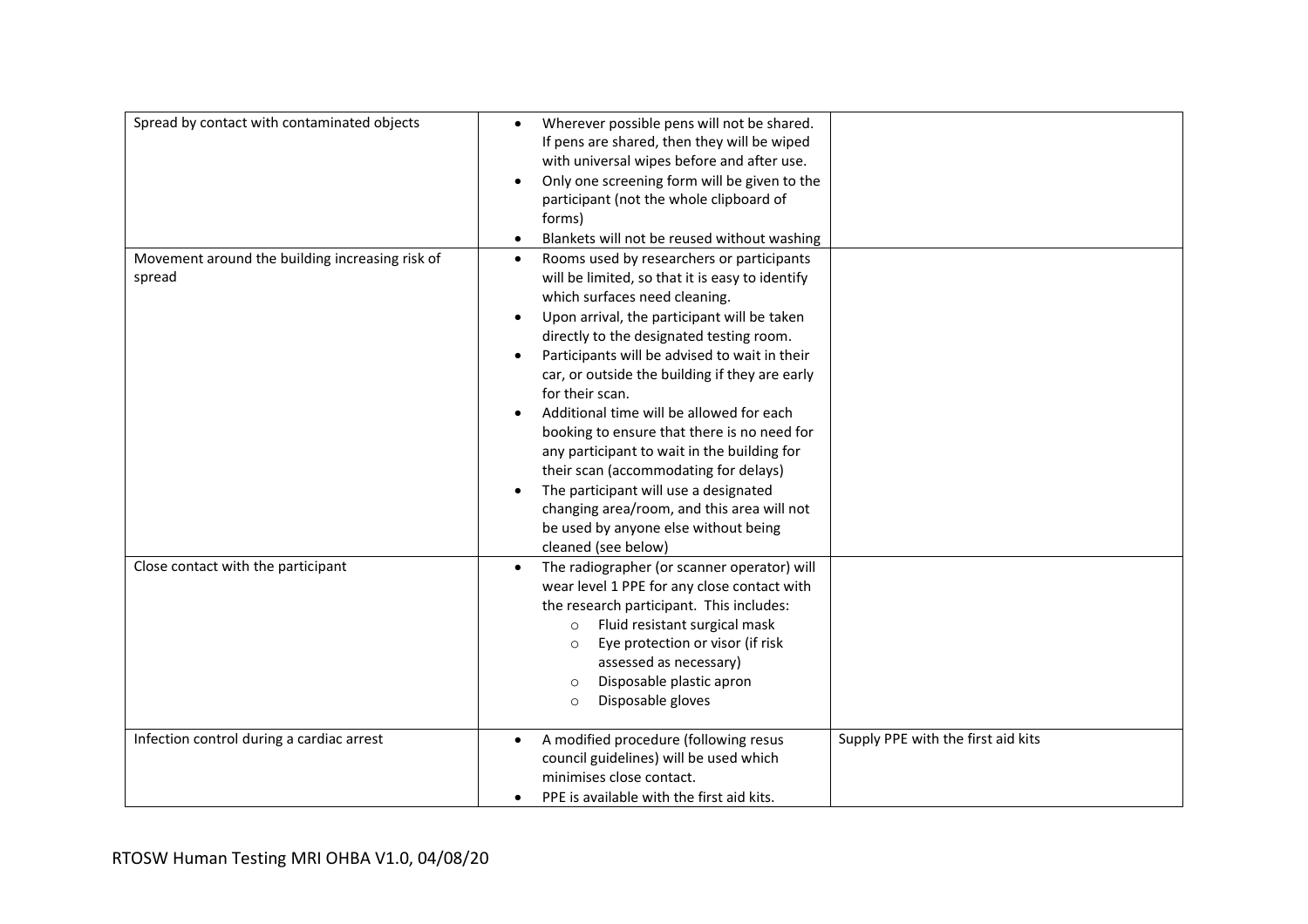| <b>ENHANCED CLEANING</b><br>4.                                                          |                                                                                                                                                                                                                                                                                                                                                                                                                                                                  |                            |  |
|-----------------------------------------------------------------------------------------|------------------------------------------------------------------------------------------------------------------------------------------------------------------------------------------------------------------------------------------------------------------------------------------------------------------------------------------------------------------------------------------------------------------------------------------------------------------|----------------------------|--|
| Risk/Issue                                                                              | <b>Specific Measures Adopted</b>                                                                                                                                                                                                                                                                                                                                                                                                                                 | <b>Outstanding Actions</b> |  |
| Cleaning of the scanning facility                                                       | At the end of the scan the radiographer/scan-op will<br>wipe down the scanner using the wipes available in<br>the control room.<br>The cleaning checklist (Appendix 2) will be followed<br>and the initialled copy left in the control room for<br>filing by the radiography team<br>At the end of the day and end of the week additional<br>cleaning is undertaken by the radiography team<br>After cleaning, the radiographer/scan-op will wash<br>their hands |                            |  |
| Cleaning of testing rooms and other areas<br>occupied by the participant or researchers | After each scanning participant has left, the<br>researcher will wipe down surfaces using wipes<br>available in each room.<br>This will include:<br>Testing/interview room<br>$\circ$<br>Changing room/cubicle<br>$\circ$<br>Toilet (if used)<br>$\circ$<br>The cleaning checklist (Appendix 3) will be followed<br>and initialled<br>After cleaning, the researcher will wash their hands                                                                       |                            |  |

| 5. PROCEDURE IF KNOWN/SUSPECTED COVID-19 INFECTED PERSON IN BUILDING                   |                                                                                                                                                                                                                                                                                                                                                     |                            |  |
|----------------------------------------------------------------------------------------|-----------------------------------------------------------------------------------------------------------------------------------------------------------------------------------------------------------------------------------------------------------------------------------------------------------------------------------------------------|----------------------------|--|
| Risk/Issue                                                                             | <b>Specific Measures Adopted</b>                                                                                                                                                                                                                                                                                                                    | <b>Outstanding Actions</b> |  |
| Person develops a coughing fit or other<br>symptoms of Covid-19 whilst in the building | If someone develops a coughing fit whilst in the<br>building then they will be asked to stay in the same<br>room until the fit had subsided, and then they will<br>leave and go home.<br>If anyone develops any symptoms of Covid-19 whilst<br>in the building they will leave, go home and self-<br>isolate (following NHS/Government guidelines). |                            |  |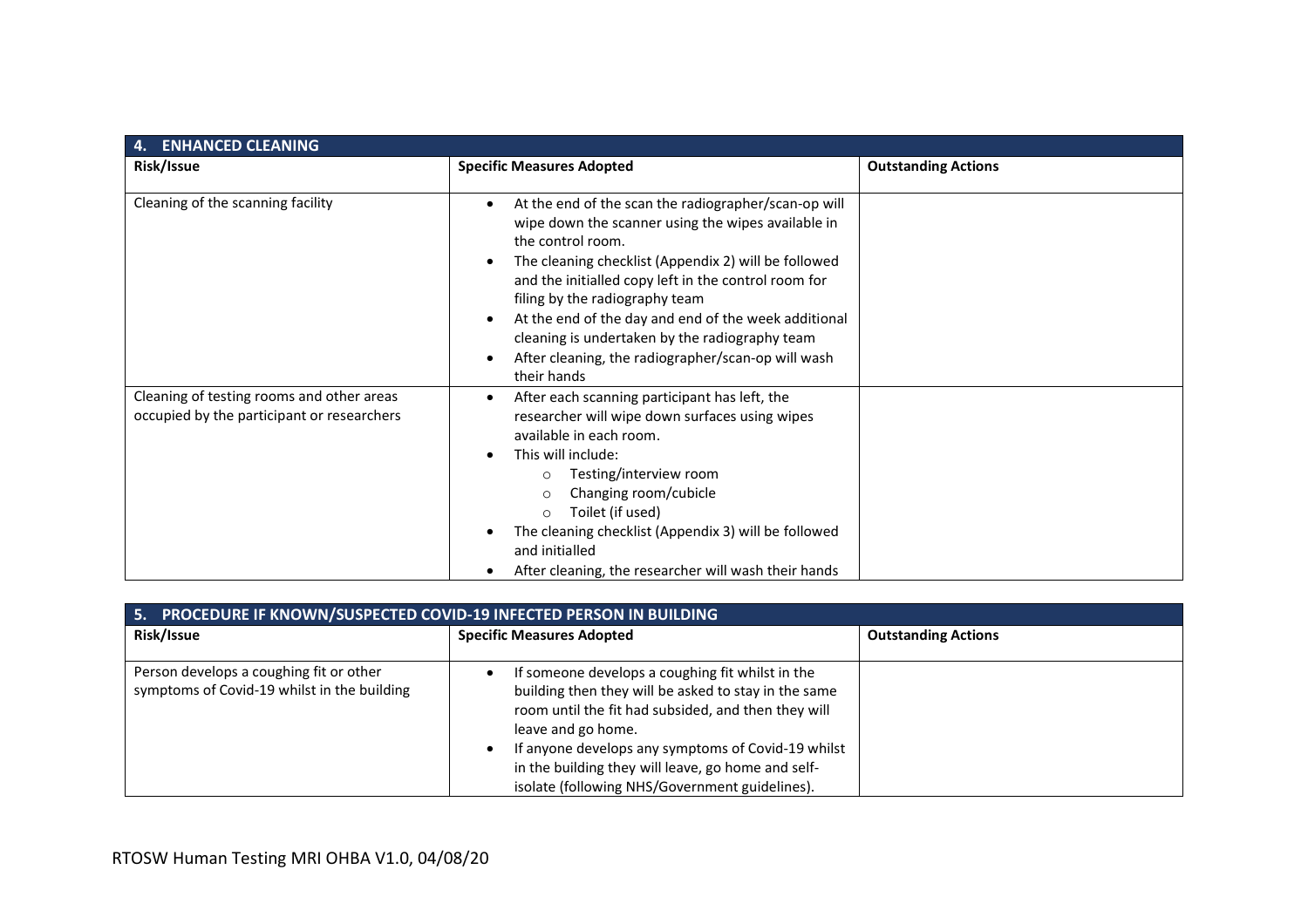|                                                                                                                                                                     | If this occurs, we will do a thorough clean of the<br>scanner room and all rooms that the person was in,<br>following latest university guidelines<br>(https://unioxfordnexus.sharepoint.com/sites/rtosw)                                                                                     |  |
|---------------------------------------------------------------------------------------------------------------------------------------------------------------------|-----------------------------------------------------------------------------------------------------------------------------------------------------------------------------------------------------------------------------------------------------------------------------------------------|--|
| An individual who has been involved in the<br>study (participant, researcher) tests positive for<br>Covid-19 and were possibly infections while in<br>the building. | We will perform a thorough clean of the scanner<br>room and all rooms that the person was in, following<br>latest university guidelines<br>(https://unioxfordnexus.sharepoint.com/sites/rtosw)                                                                                                |  |
| Ability to track who has potentially been in<br>contact with someone who tests positive for<br>covid-19.                                                            | The Calpendo scan registration page for MRI/MEG<br>scans will record the researcher and investigator and<br>research participant. If there was anyone else who<br>had close contact with that person their name would<br>be entered in the comments section of the scan<br>registration page. |  |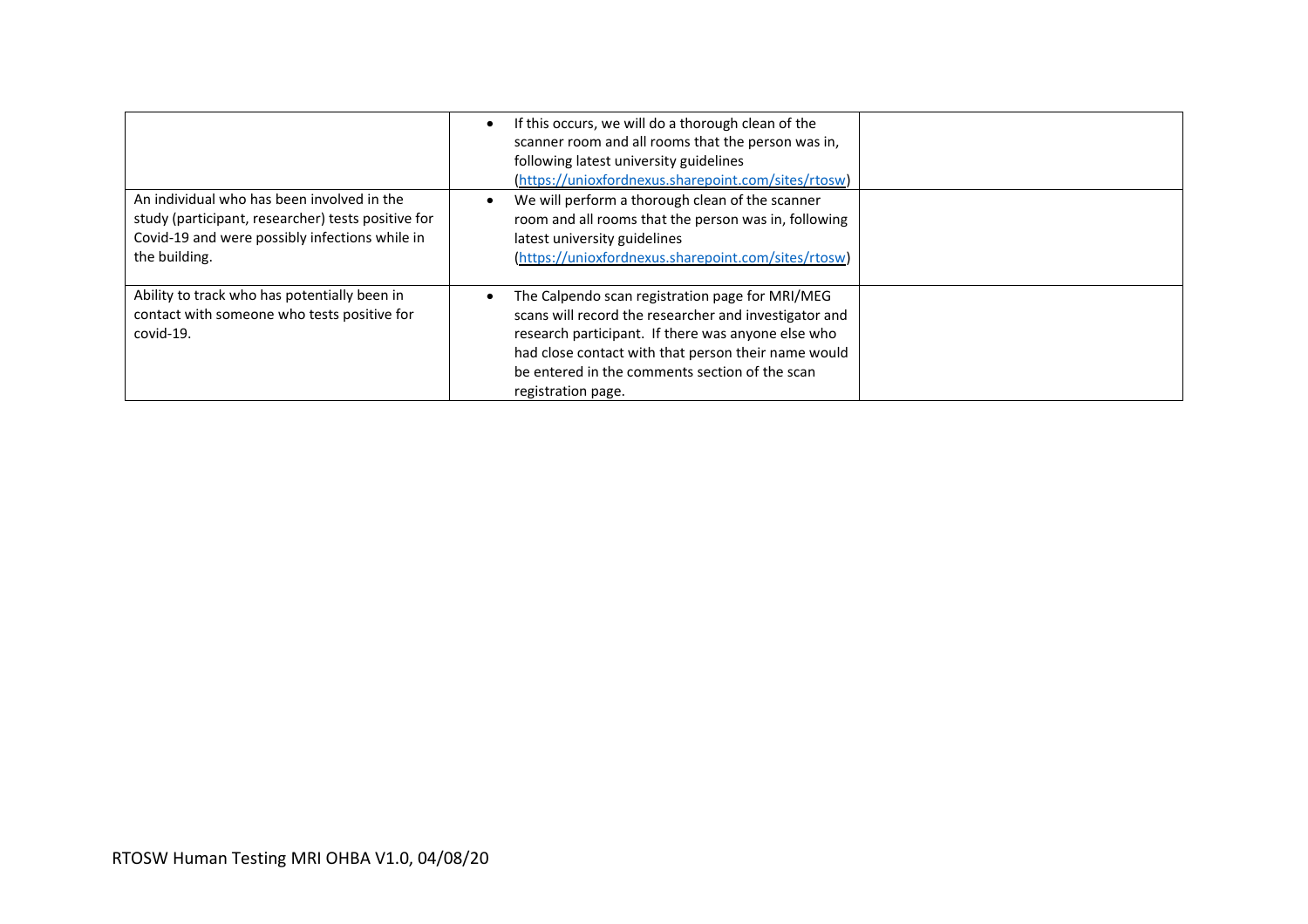## Appendix 1: Training Record

| Name | Read risk assessment | PPE training<br>(Date) |
|------|----------------------|------------------------|
|      | (Date)               |                        |
|      |                      |                        |
|      |                      |                        |
|      |                      |                        |
|      |                      |                        |
|      |                      |                        |
|      |                      |                        |
|      |                      |                        |

PPE training:<https://www.oxstar.ox.ac.uk/covid-19/personal-protective-equipment-ppe/ppe>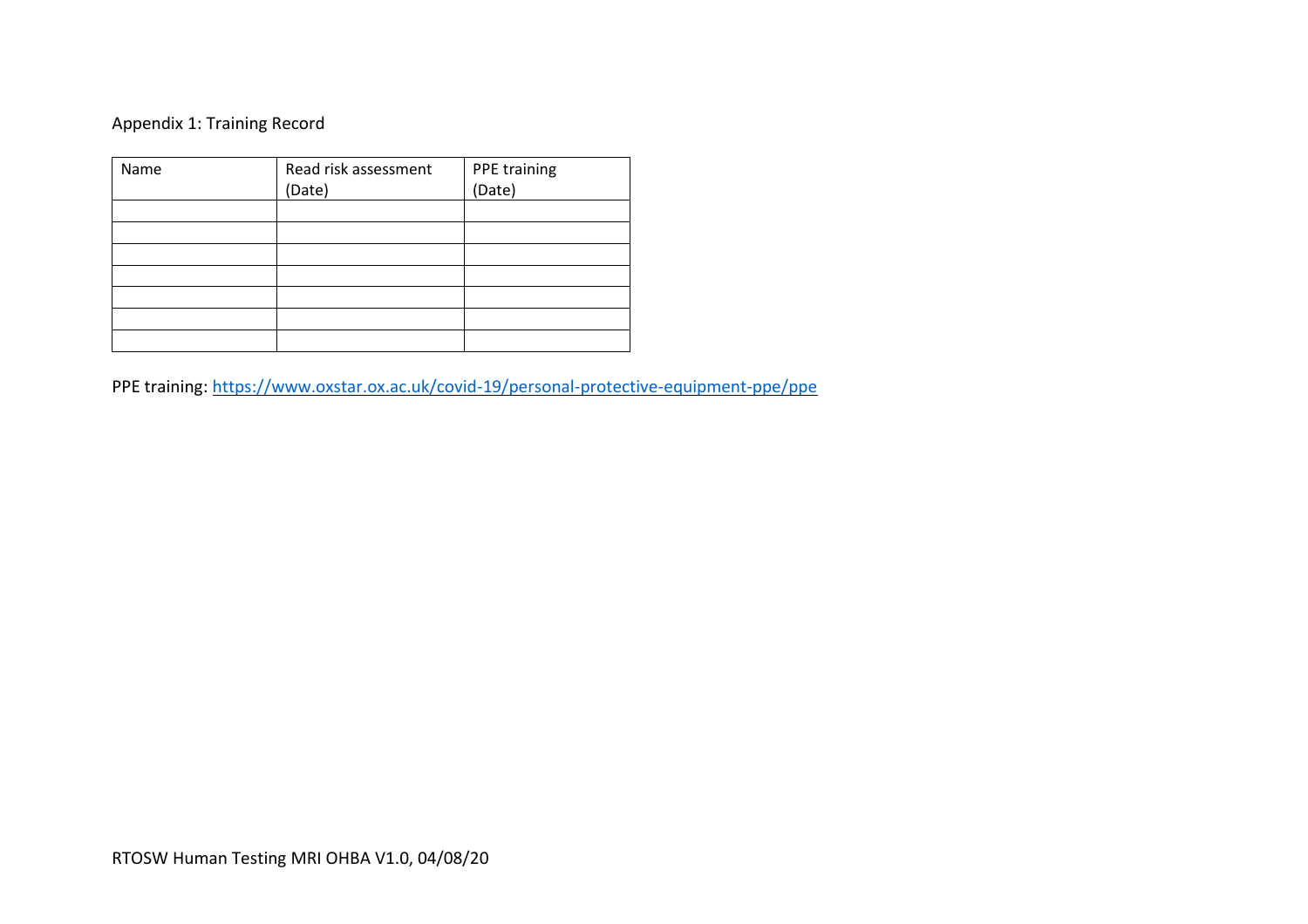# Appendix 2: Cleaning Checklist **MRI scanner room and Control Room (Radiographer)**

#### **End of scan – MRI scanner Room**

|                          | Date, Time & | Date, Time & | Date, Time & | Date, Time & | Date, Time & | Date, Time & |
|--------------------------|--------------|--------------|--------------|--------------|--------------|--------------|
|                          | Initials     | Initials     | Initials     | Initials     | Initials     | Initials     |
| Scanner Bore (Magnawand) |              |              |              |              |              |              |
| Scanner control panel/s  |              |              |              |              |              |              |
| Coil and mirror          |              |              |              |              |              |              |
| Immobilisation sponges   |              |              |              |              |              |              |
| Table top and rails      |              |              |              |              |              |              |
| Squeeze ball             |              |              |              |              |              |              |
| Biopac (if used)         |              |              |              |              |              |              |
| Optoacoustics (if used)  |              |              |              |              |              |              |
| Coil cart top            |              |              |              |              |              |              |
| Door handle (both sides) |              |              |              |              |              |              |

#### **End of scan – MRI Control Room**

|                                 | Date, Time &<br>Initials | Date, Time &<br>Initials | Date, Time &<br>Initials | Date, Time &<br>Initials | Date, Time &<br><b>Initials</b> | Date, Time & |
|---------------------------------|--------------------------|--------------------------|--------------------------|--------------------------|---------------------------------|--------------|
|                                 |                          |                          |                          |                          |                                 | Initials     |
| Researcher chair/s              |                          |                          |                          |                          |                                 |              |
|                                 |                          |                          |                          |                          |                                 |              |
| Intercom (carefully around stop |                          |                          |                          |                          |                                 |              |
| button)                         |                          |                          |                          |                          |                                 |              |
| Stim PC keyboards/mice          |                          |                          |                          |                          |                                 |              |
|                                 |                          |                          |                          |                          |                                 |              |
| Stim PC table tops              |                          |                          |                          |                          |                                 |              |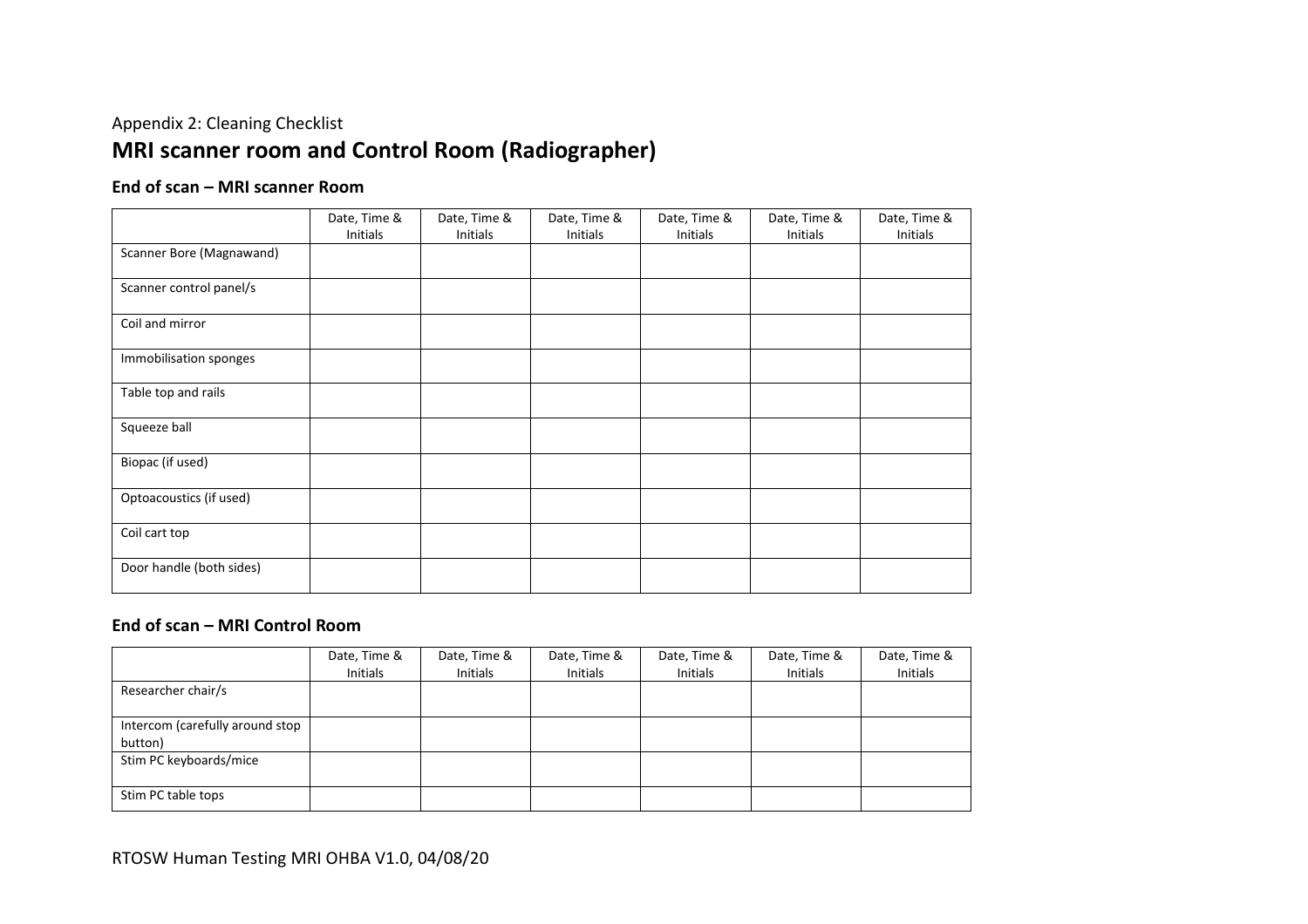| OHBA Orange MR access cards                     |  |  |  |
|-------------------------------------------------|--|--|--|
| Optoacoustics control (if used)                 |  |  |  |
| Any pens used                                   |  |  |  |
| Control room access door<br>handle (both sides) |  |  |  |
| Green door release button                       |  |  |  |

## **End of day – MRI Scanner Room**

|                                                        | Date, Time &<br>Initials | Date, Time &<br>Initials | Date, Time &<br>Initials | Date, Time &<br>Initials | Date, Time &<br>Initials | Date, Time &<br>Initials |
|--------------------------------------------------------|--------------------------|--------------------------|--------------------------|--------------------------|--------------------------|--------------------------|
| As above                                               |                          |                          |                          |                          |                          |                          |
| Tops of hard surfaces (e.g. coil<br>trolley, cabinets) |                          |                          |                          |                          |                          |                          |
| Light switch (in control room)                         |                          |                          |                          |                          |                          |                          |
| Scanner room door key and key<br>box                   |                          |                          |                          |                          |                          |                          |

## **End of day - Control Room**

|                         | Date, Time & | Date, Time & | Date, Time & | Date, Time & | Date, Time & | Date, Time & |
|-------------------------|--------------|--------------|--------------|--------------|--------------|--------------|
|                         | Initials     | Initials     | Initials     | Initials     | Initials     | Initials     |
| As above                |              |              |              |              |              |              |
|                         |              |              |              |              |              |              |
| Radiographer chair      |              |              |              |              |              |              |
|                         |              |              |              |              |              |              |
| MR console keyboard and |              |              |              |              |              |              |
| mouse                   |              |              |              |              |              |              |
|                         |              |              |              |              |              |              |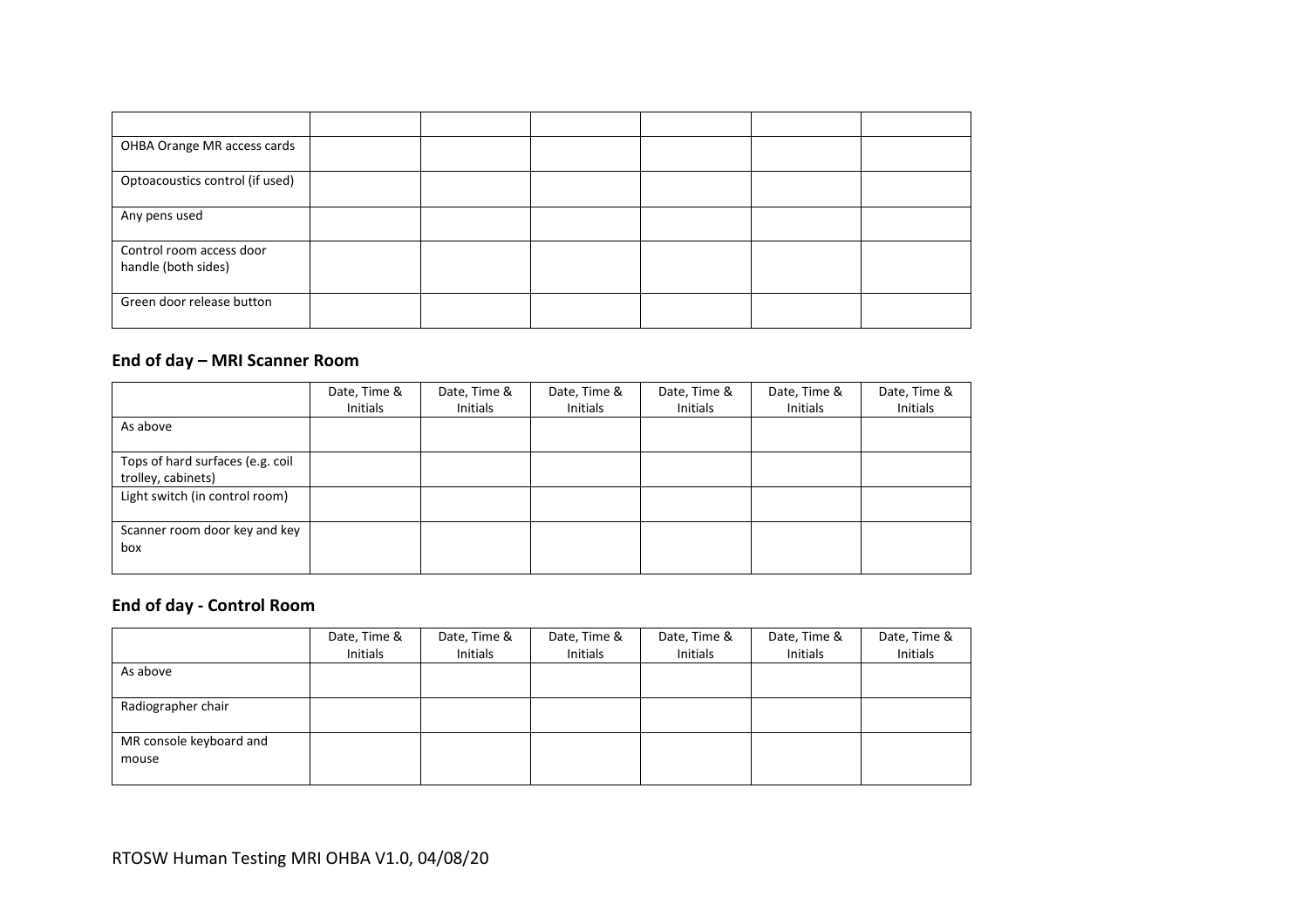| Stationary cupboard next to |  |  |  |
|-----------------------------|--|--|--|
| egpt room                   |  |  |  |
| iMac keyboard and mouse     |  |  |  |
| Stimulus PC keyboards and   |  |  |  |
| mice                        |  |  |  |
| Control room access door    |  |  |  |
| handles (both sides)        |  |  |  |
| Light switch                |  |  |  |
|                             |  |  |  |

#### **End of day – MRI Scanner Room and Control Room**

|             | Date, Time &<br><b>Initials</b> |
|-------------|---------------------------------|
| As above    |                                 |
| Sweep floor |                                 |
| Mop floor   |                                 |

# **Testing / Changing Area (Researcher/RA)**

#### **End of scan – Testing Rooms, Changing Rooms and Lockers**

|                            | Date, Time & | Date, Time & | Date, Time & | Date, Time & | Date, Time & | Date, Time & |
|----------------------------|--------------|--------------|--------------|--------------|--------------|--------------|
|                            | Initials     | Initials     | Initials     | Initials     | Initials     | Initials     |
| Table top                  |              |              |              |              |              |              |
|                            |              |              |              |              |              |              |
| Pen/s                      |              |              |              |              |              |              |
|                            |              |              |              |              |              |              |
| Participant and researcher |              |              |              |              |              |              |
| chairs                     |              |              |              |              |              |              |
|                            |              |              |              |              |              |              |